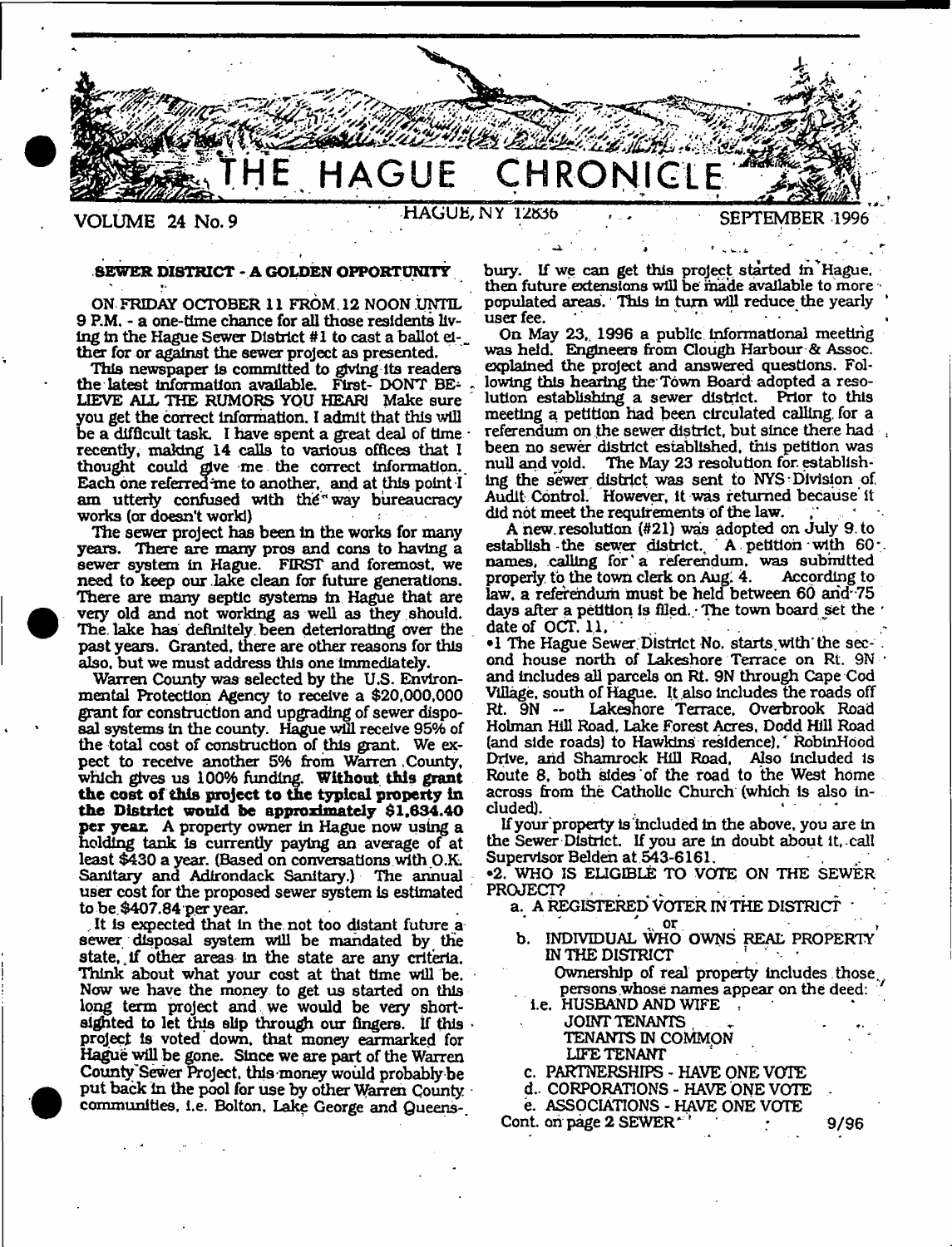- 2-

SEWER (Cont. from page 1).

The above 3 (c. d. e) must have a resolution whichdesignates a person to vote.

f. PERSONS WHO OWN MORE THAN ONE PAR-CEL HAVE ONLY ONE VOTE

•3. According to law, **ABSENTEE BALLOTS ARE NOT ALLOWED IN THIS REFERENDUM, NEITHER ARE POWERS OF ATTORNEYS OR PROXIES.**

**•4. THE POLLING HOURS ARE ON FRIDAY OC-TOBER 11 FROM 12 NOON TO 9PM AT THE COM-MUNITY CENTER.**

This Is such an Important Issue for the town of Hague that we strongly urge those of you who own property in the sewer district and have already left for the summer to try. very hard to get back for October 11, Flan to stay for the weekend - you'll enjoy  $1<sup>th</sup>$ 

.. .Dorothy J. Henry, Member Hague Sewer Comm.

### SENIOR CITIZENS BOAT TRIP

The Hague Senior Citizens will be boarding the Ethan Allen II at 12 Noon on October 3 for a leisurely cruise and lunch on- Lake Champlain. We have over 70 Hague seniors registered, only 47 of whom will be able to go by bus. The others have agreed to furnish their own transportation to Burlington. Each senior whether traveling by bus or car MUST get the \$10 fee in a check made payable to Dorothy J. Henry, 152A New Hague Rd., IMMEDIATELY. September 20 was given as a deadline for getting your money in. If for any reason you can't go and your name Is on the list, please call her to cancel (543-6633), We can move some, of the carpoolers to fill the bus - on a first sign up basis. The bus leaves the Community Center at 9AM. Carpoolers can the Community Center at 9AM. meet there too. If they so" desire, or can meet us In Burlington.

### HAGUE HISTORICAL SOCIETY

On Friday, Sep 27, we will take a car trip to Rokeby Museum and then to Mt. Independence, both in Vermont. All going will meet at the Community Center at 8:30AM to pool rides, and receive final directions.

It Is expected that we will be at Rokeby until 11:30AM, since we will be taken through in two parties: Lunch can be eaten at Rokeby picnic spot or a similar arrangement at Mt. Independence. Mt. Independence will be our last stop and we will return by the Ti Ferry. Riders will be asked to help drivers out with gas and ferry tolls.

The date picked was determined by the two sites visiting days this late In the season.. Hope we have as large a group as last year.. . RMC

FISHING AND HUNTING LICENSES are now available at the Sliver Bay General Store, 'Silver Bay.

THE ROTARY CLUB OF NORTHERN LAKE GEORGE is selling the popular Entertainment books, affording opportunities for great savings at many restaurants

and other facilities. Contact Stan Burdick 543-8824 for details. j en de la posta de la posta de la posta de la posta de la posta de la posta de la posta de la posta de la pos

# WOMEN HELPING WOMEN

 $\cdots$   $\cdots$   $\cdots$   $\cdots$   $\cdots$ **NOTE: DUE TO THE COLUMBUS DAY HOLIDAY,** WE WILL MEET ON THE THIRD MONDAY IN OC-**TOBER - OCTOBER 21. \* .**

THE WOMAN IN, POLITICS" will be the topic of our next program on Mon., Oct 21,-1996 at>7PM at. the Hague Community Center. Betty little, our Assemblywoman. representing our area, will be the guest speaker. Mrs. little was elected to replace James King from Tlconderoga. She Is the mother of six chll-, . dren (which is a feat in itself), and will be talking about the obstacles she has overcome as a woman in politics.

We look forward to welcoming women from Ticonderoga, Putnam, Crown Point, Bolton Landing, Glens Falls. Lake George and surrounding areas.

Women Helping Women is a group which meets the second Monday of each month at 7PM at the Hague Community Center with guest speakers covering, topics concerned with well-being: physical, emotional, social, and intellectual.

#### FREE IMMUNIZATION

■ • i

The Immunization van will be in the Tlconderoga Stewart's Parking Lot on September 23 from 4-6PM.. FREE Immunizations are available for children ages 0-18. Immunizations available are diphtheria, tetanus, pertussis (whooping cough), measles, mumps, rubella, hepatitis B, hemophilus, influenza, menlngl: tts and polio. Please bring your child's immunization record. Call 873-3500 for more Information.

# HAGUE SENIOR CITIZENS CLUB

The Hague Senior Citizens Club will meet at the Community Center on Tues., Sep., 24 at 1:30PM. We will have two special guests: Officer LaPierre of the Ticonderoga Police Dept, and his detective canine. companion, Billy. Ail seniors are invited to attend this meeting which should be interesting and instructive. Refreshments will be served at the end of the meeting... ewa

DID YOU THINK WE HAD FORGOTTEN YOU? Last month we stated that we were beginning this month with a new publishing date - ON OR ABOUT THE 20TH OF EACH MONTH. The deadline for submitting information is on the ,15th of the month. This gives us more time to write up the town board meetings, which sometimes can fallas late as the 14th of the month.

LINE DANCING IS GOING GREAT GUNS at the Community Center each Monday night at 7PM, except the second Mon. of each month, when Women Helping Women uses the "great room".

Did you know?  $1.62$  kilometers = 1 mile. 9/96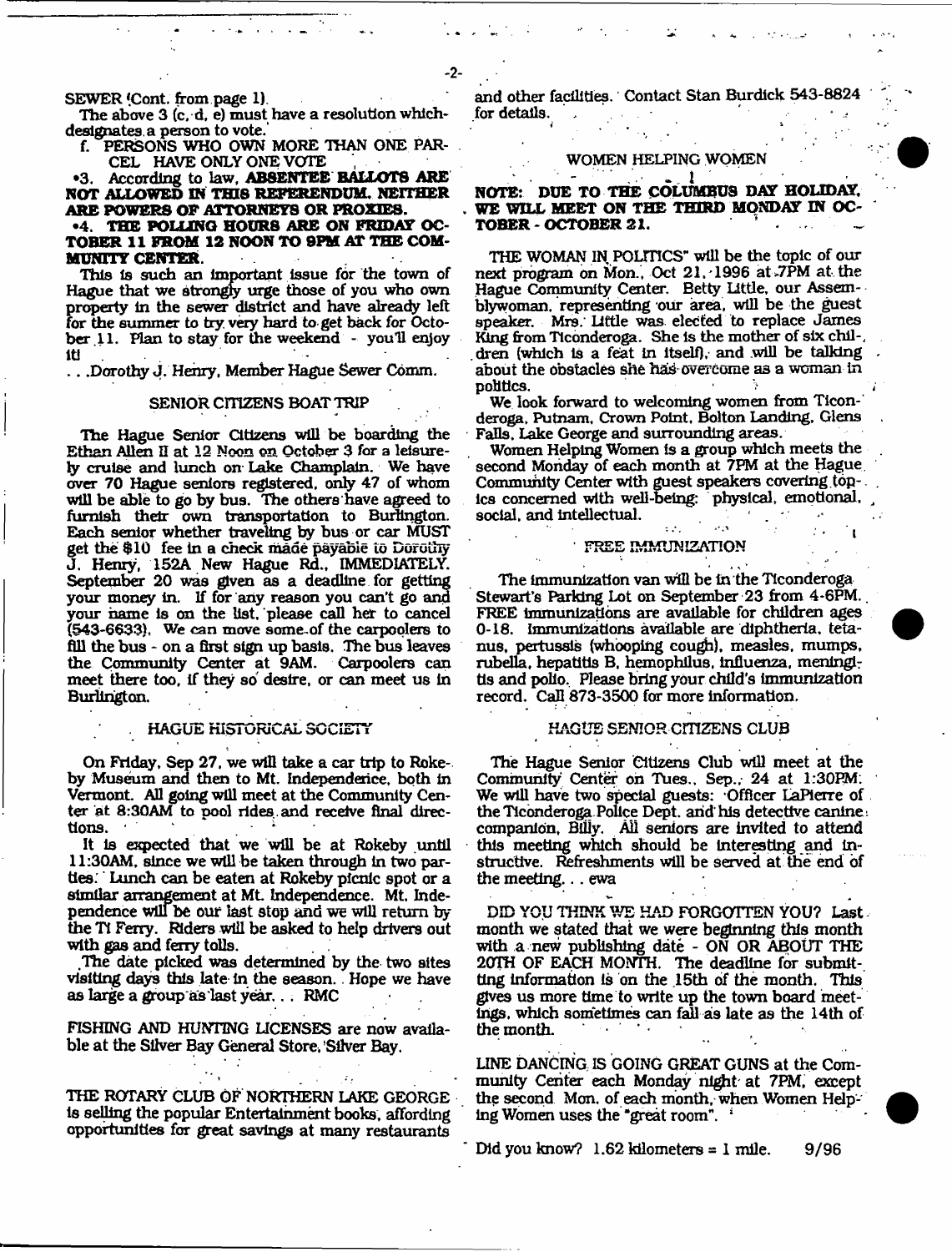# ZONING BOARD OF APPEALS - 8/22/96

The first order of business was an application for a variance for Harrison (42-1-40) Rt. 9N, Just south of Cape Cod Village for permission to erect a 6 ft. high. 300 ft. long fence along the southern property line, which is an extension of an existing 300 ft. fence that was constructed In 1985. prior to adoption of an amendment to the zoning ordinance. Ordinance states that no fence over four ft. In ht. may be erected in rear or side yard. The variance is for a height variance of two ft. A public hearing has been scheduled for the next meeting Sep. 26.

The second variance was an application from Barth (28-1-12), Rt. 9N, secondary hamlet to construct a deck an the south side of the house within 5 ft. of the property line. This was also scheduled for a publi<br>bers<br><mark>vari</mark>a ubhc hearing on Sep. 26. The Zoning Board memers will do a site plan review on both of the above variances prior to the public hearings. .. djh

### PLANNING BOARD - 9/5/96

The meeting opened with a public hearing on the Ward project (21-1-21) on Route 8. Since there were no comments or letters for or against the project, the public hearing was closed and the regular meeting opened.

The Ward minor two-lot subdivision on Rt. 8 was approved unanimously. A variance had been granted by the ZBA at its July 25 meeting to allow 10,000 sq. ft of commercial floor space on a lot consisting of 2.9 acres.

Gladys Rockwell appeared before the board asking for permission to convey 3.45 acres of her property (34-1-5.21, Decker Hill Rd.) under Gifts and Devises to her son to place a mobile home there. After much discussion the board planned to have a site review on Sep. 9. In the meantime, the board will check former uses of the property to decide how this can be worked out, since the property is in an 8-ac. zone and the property in question Is an 11 ac. parcel..

The application of Harrison (42-2-40) . just south of Springdale Manor on Rt. 9N to construct a 6 ft. high, 300 ft. long fence along the southern property line. There is presently a 300 ft., 6 ft high fence from the lake towards the road, which was built In 1985 prior to a revision In the ordinance which allows fences up to 4 ft high. This would be an extension of that fence. Since it is within 100 ft. of Jenkins Brook, It requires a Planning Board Review, which is scheduled for Sep. 9.

Application of Barth (28-1-12), Rt. 9N, secondary hamlet zone for construction of deck within 5 ft. of the southern property line. It Is also within 50 ft. of the lake. This has been sent to the APA for their review. A site review of this project will also be held on Sep. 9.

In other business the Planning Board appointed Chuck Flllare as Vice Chairman and John Brown as clerk of the board. Barbara Belden was appointed by the Town Board as secretary of both the Planning and Zoning Boards...djh

#### TOWN BOARD MEETING - 9/10/96

A public hearing was held at 6PM to discuss the naming of private roads/driveways /right of ways and to clarify town, county and state roads. Diane Trudeau and Lu Megow explained the map and the list of roads, etc. Questions were asked and suggestions made. Public hearing was closed at 6:20PM.

The regular meeting was opened at 6:30PM. Reso- ' lutlon # 31, naming roads located and identified In the Town of Hague, was tabled until the next meeting. The list and the map are available in the Town Office. Anybody who would like to suggest change in name of road, or If you. know of any road which has been missed, please contact Diane In the office within the next 20 days. The sheriffs dept., along with the U.S. Postal Service will assign numbers to all houses in Hague. At that time each homeowner will he required to place 3" high numbers in a visible spot on the property. You will hear more about this in a few months. These changes are necessary for use for emergency services.

REGULAR COMMTTTEE REPORTS:

Assessor - Councilman Meola met with town attorney and people involved In Art. 7. The board authorized the atty. to negotiate a settlement with approval by board.

Justice  $-$  From Jan. 1 - Sep. 5 the justice handled approximately 150 cases.

Building & Grounds-: The post lights In the parking lot at the Community Center are all In place and lighted. Councilman Megow contacted 9 air cond. contractors. Jack Hall Plumbing & Heating was the only one who responded. Contract for 3 years will be \$5,152.00. Air conditioning must be in good conditioning before they will agree to the contract. Board approved.

Highway - Negotiations with crew are underway for next year's salaries. The preventive maintenance on equipment Is working. Another check. Is scheduled for October.

Insurance - Councilman Patchett suggested raising , the insurance on the town clerk/tax collector from \$320,000 to \$600,000. Approved.

Personnel - Coundlmen Meola and Megow have Interviewed people and have hired Dick Dunklee to a probationary part-time position as recycling attendant to start on 9/16/96 for 26 weeks. At that time position will be reviewed.

Evaluation will be made on all town employees by Sep. 30.

Planning and Zoning - ZBA authorized Zoning Administrator to send a letter to Ody's Restaurant advising them they are In violation of the variance permit.

Sewer - Supervisor Belden is sending a letter to all property owners in the proposed sewer district. Included will be a pamphlet written by the engineers with answers to specific questions.

Transfer Station & Landfill - Proposed changes to the hours for the transfer station are:  $1/1 - 3/31 - 3$ days a week, Thurs., Sat., Sun. from 12-5PM: 4/1 - 4/30 - 5 days Tues., Thurs., Fri,, Sat., Sun. 12-5PM: 5/1 - 9/10 - 7 days - 12-5PM: 9/11-10/31 - 5 days, Cont. on page 4 TOWN BOARD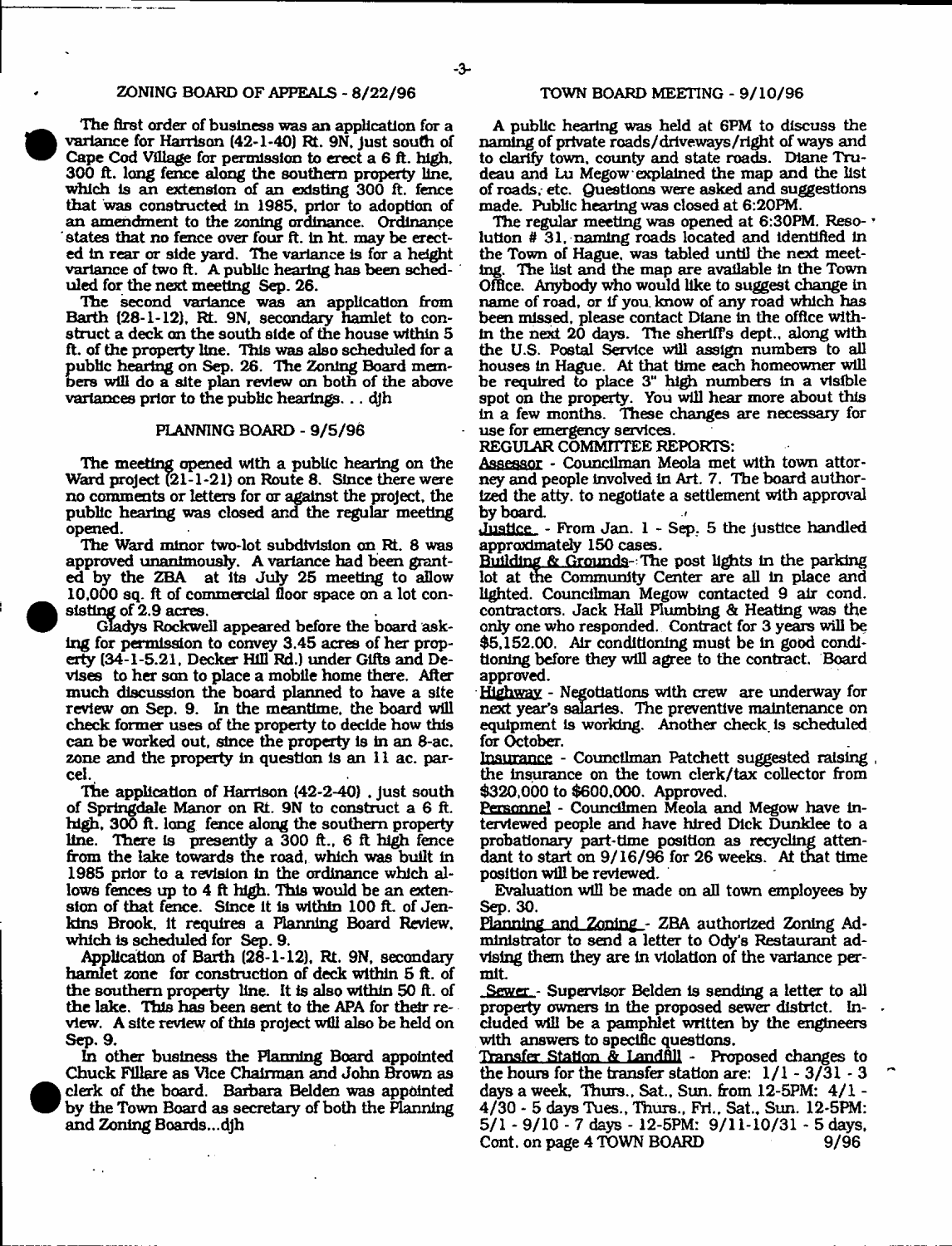TOWN BOARD - Cont. from page 3

Tues., Thurs., Frl., 12-5PM: 11/1 - 12/31 - 4 Days, Thurs., Frl.. Sat., Sun. - 12-5PM A public Information meeting will be held on Oct. 8 at 6PM, prior to the regular board meeting.

In Unfinished Business:

Resolution #30, Local Law #1 for flood damage prevention - was adopted.

The state will be billed for 75% of the cost at the landfill.

Bill Bothe was appointed as the hazardous materials officer for the town. OSHA did an inspection of the landfill and found no hazardous materials there.

Margaret Del Signore and Shirley Smith were appointed as Inspectors for the Oct. 11 referendum and Henry Leach was appointed custodian.

A plan was on display for the new Hague Visitors' Center (to replace the Chamber of Commerce Bldg. and bathrooms) at the town park. Wien Ehvln Monroe gave his property on Summit Drive to the town he stipulated that the proceeds from the sale go to improving the park. Therefore, this money could be used towards the new building. Mr. Meola and Mr. Fitzgerald are on the committee to work on this project and will report at the October meeting.

Supervisor Belden stated that the action on the former town clerk is further delayed because the Investigator In the DA's office is on vacation. The town can take no action - it is up to the state of NY and the DA..

It was decided to log the gravel pit and the landfill areas. We will use the same company as we did when we logged the ballfield.

Department heads must submit their budget requests by Sep. 20. First budget workshop will be on Oct. 2 at 4:30PM.

Resolutions #28 and 29 were passed to apply far matching funds to the Warren County Youth Bureau and to the Warren County Arts Initiative Program.

Permission was granted to go to County Auction to purchase a used pick-up truck for the use of Mike Manning to transport mowers, etc.

T1 Paint will replace the flooring In the Seniors Room on Oct. 7... djh

THE TICONDEROGA FIRE DEPARTMENT will sponsor an open steak sandwich supper, with french fries and cole slaw, beverage and cookies. September 28 at the Ti Flrehouse from 4:30 - 8PM. \$6.00

THE HAGUE MARKET has announced Its fall hours: Mon. thru Sat. - 7AM - 8PM; Sun. 8AM - 6PM. They have added a new feature. Fully home-cooked takeout dinners will be offered every week day from 5-7:30PM - a different menu daily. A menu will be posted each day, or you may call 543-6555 and ask for the menu of the day. Pizzas are available Mon. through Sat. from 5-7:00PM.

*To convert from Celsius to Fahrenheit. • double the Celsius temperature, subtract* 1096 *of the double value and add 32. Ex 20<sup>2</sup>C*  $x^2 = 40$ 

*Subtract 10% of 40-4* Total 36

Add 32 - 68 F

### THE FUND FOR LAKE GEORGE

The Fund for Lake George was founded in 1977. Dr. C. Guy Suits, Dir. of Research at G.E. and long time resident of Pilot Knob, foresaw the critical need for a scientific analysis of Lake George water. This prqlect required extensive monitoring of many different areas of the lake over an extended period. The FUND'S mission is to promote the health of Lake George and to maintain the purity of its waters by underwriting scientific research, education through public dialogue, open space and sustainable development in the Lake George Basin.

The Fund sponsored and financed the Darrin Fresh Water Institute's recently completed ten year study of the chemistry of Lake George water. There is now a benchmark against which eutrophic changes. and future programs to maintain water quality can be measured/

Through a productive partnership with the Lake George Basin Land Conservancy, the open space concept In the 15.000 acre basin has been significantly enhanced. Since its founding In 1988 by the trustees of The FUND for LAKE GEORGE, the LGBLC has helped preserve more than 1000 acres of critical land, including one mile of lake front, valued at more than \$3,000 000 . .Conservation easements, deed restrictions, gifts and outright land purchases have all been utilized with telling effect in this effort.

The FUND has always supported programs of the Lake George Assoc, in the area of public education. In addition. The FUND assisted in financing the LGA's permanent headquarters.

The FUND for LAKE GEORGE is dedicated to the preservation of the Lake and Its basin. The support for programs is derived from the income from the endowment monies contributed over the years by hundreds of supporters .

Elected officials for 1997 from the North Basin include John Barber, vice-chairman. Sabbath Day PL, and trustees Katherine Barton, SDP, Dr. Mark Johnson. Silver Bay and George Singer. Heart Bay.

### REMINDER FROM THE POSTAL SERVICE

Of all the things you should try to remember before you go on vacation, one of the most important is taking care of your mall. It can be as simple as. having a neighbor look after it, having your post office hold it, or having it forwarded to your vacation spot. (Contact your postmaster far further Information.)

Along with that bit of information, the publisher of this paper would like to remind you to send your change of address when you leave. If your winter address has not changed, you may call 543-6633 and . leave a message stating the date you plan to leave. It  $\vdots$ Is pretty hard to keep track of all you snowbirds) We also need to know when you return so we can send your paper to your local address.

The US Postal Service is conducting a national **rural mall count from Sep. 17 through Sep. SO. You may expect delays in your mail service, both In the post office and on the routes.**

 $\mathcal{A}$  .

' 9/96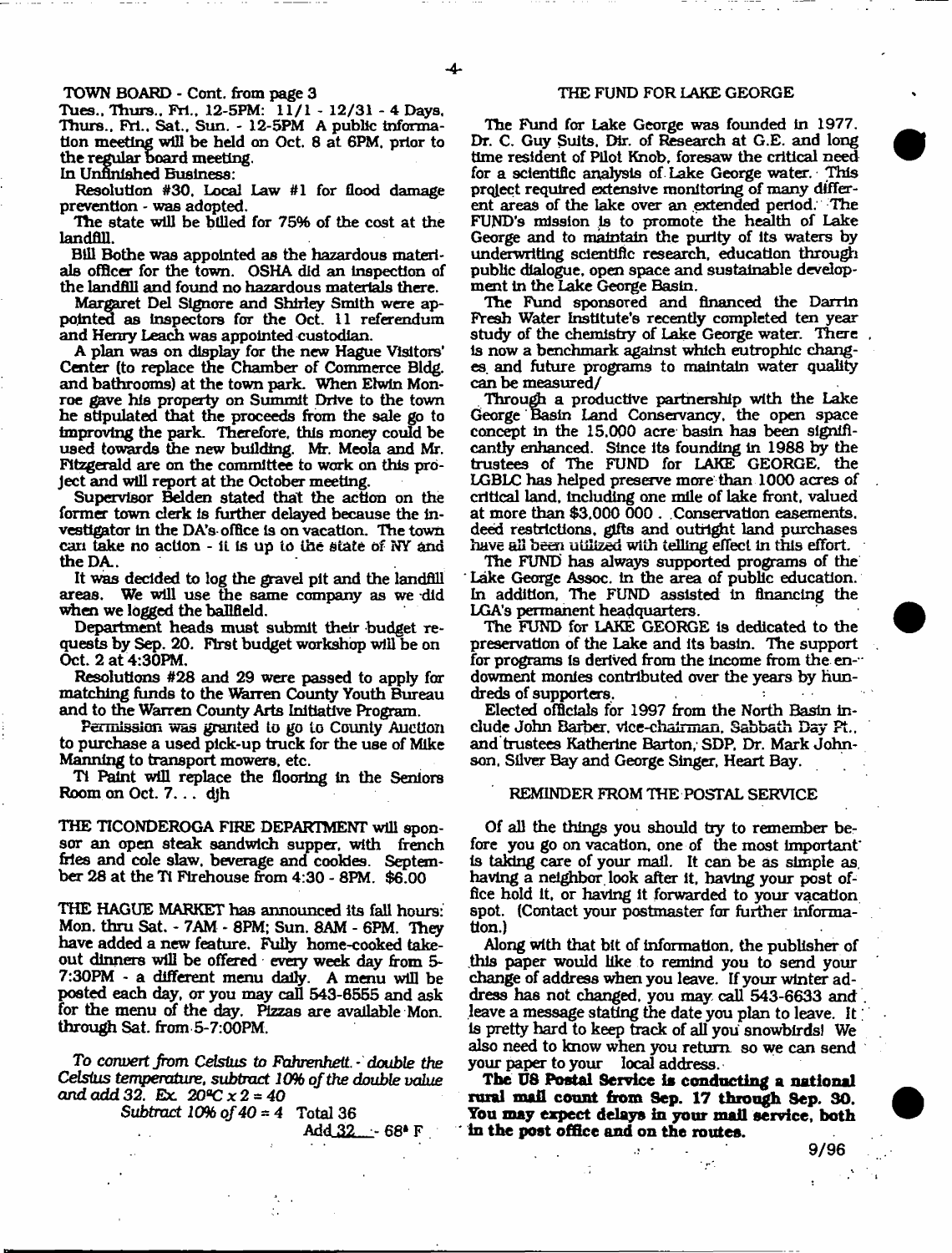# NATURE NEWS FOR SALE • Laura Meade

During late August and early September 1 have been Impressed by the cricket choirs that sing from every yard in Hague. They never miss a beat, are always enthusiastic, they know their "music" and. while doing this: they also accurately announce the temperature. Mother Nature Is a marvdous director.

In order to research how they do these things. I turned to the Eyewitness Book "insect" written by Laurence Mound and published by Alfred A Knopf.

I discovered that there are many more Insects than I ever imagined! Scientists have documented five main groups of insects which are 1) beetles. 2). bugs. 3) files, . 4) wasps (including ants and bees) and *(* 5) butterflies and moths. Also,there are at least 15 smaller groups of which best known are cockroaches. earwigs, ant Hons, dragonflies, mantises, grasshoppers and stick insects. Crickets are a small portion of these Insects.

The antennae of crickets are long and thin. These antennae have many sensory structures that detect air movements, vibrations and smell. Crickets also have wings enabling them to move about. Specially adapted wings of the male crickets are the parts that  $\cdot$ produce the "songs". The base of the left front wing has a rigid file that is scraped against a special drumlike area (or a mirror) on the right front wing. This mirror amplifies the sound to attract female crickets' many yards away. So the cricket choir is made of "men only" and their "singing" really is not vocal but percussive.

All insects have three pairs of legs. On the front legs of crickets, Just below the knees, there are small swellings or "ears\* consisting of membranes which are very sensitive to sound vibrations. It is with these "ears\* that they hear sounds. So male crickets are really In the percussion section and all crickets can hear.

While reading about the crickets I also learned that there are. 300,000 different kinds of beetles, 200,000 known species of butterflies and moths, over 200,000 types of wasps, bees and ants, many thousands of different bugs, and a multitude of dif- \* ferent species of flies. As I searched through the book, "Insect\*, I marveled anew-at Mother Nature's remarkable achievements.

### SUBSTITUTE TEACHER POSITIONS AVAILABLE AT SILVER BAY CHILD CARE CENTER .

The Sliver Bay Assoc. Community Child Care Center Is accepting resumes for substitute teachers who will be used as needs require during the 1996-97. session. The Center opened on Sept. 5,

Part and full-time positions as teachers and teacher's aides are available. . There are two shifts between 7AM and 6PM. Resumes, three.references and a cover letter should be sent to Helen Barton. Silver Bay Association, Silver Bay, NY 12874,

The Center accepts children six weeks to five years old, Mon. through Fri., 7AM to 6PM. Programs are held in the new Marjorie Hilliard Hodges Children's Pavilion. The facility includes three learning/play rooms, which are divided by age group, and two outdoor play yards.

The center is licensed by NYS, uses certified staff members and has contracted with both Warren and Essex .County: departments of social services as a service' provider to families eligible for their child care assistance programs.

### **WEATHER NOTES** Marylou Doulin

The summer was very pleasant. July was cooler than normal with plenty of rainfall. The warmest it ever got was 85® and that only happened twice In July, on the 1st and 2nd. August was,gorgeous and. mild. Usually it, was 80\* and sunny by day and 60s at night. We only had three nights all summer when it was too uncomfortable to sleep.

Precipitation in August was only 1 1/2 Inches;, which was less than half of what it is normally. Lake George water temperature peaked at 73° In late Au~ . gust. All told this summer was very comfortable with agreeable weather and was mostly thunderstorm free.,  $\mathcal{L}_{\mathcal{A}} = \{ \begin{bmatrix} 1 & 0 & 0 \\ 0 & 0 & 0 \end{bmatrix}, \mathcal{A}_{\mathcal{A}} \}$  . The set of  $\mathcal{A}$ 

It Is no wonder that September has more songs ' written about it than any other month. From crickets to falling leaves, September Is a month of subtle transition. It still remains warm. The crickets serenade the balmy,evenings, but there Is a feeling of fall in the air. Many birds nave headed south. The summer flowers are at their peak. Trees are dropping a few leaves and some color transitions will be occurring soon. The mountains reflect these subtleties too. As the season transforms from summer to fall (Sep. 22). nature has already begun to make her, • provisions. Remember. September and .savor, the days..: The full moon is Sept. 26.

### HAGUE VOLUNTEER FIRE DEPARTMENT

The Fire Department responded to 4 calls in the past month. 46 manhours were Involved. 1

Our two ambulances were very busy. Ambulance 740 made 18 runs, totalling 608 miles and Ambulance 741 went forth on  $\overline{7}$  calls and covered  $754$ miles. A total of 227 1/4 hours.were used.

On Sat., Oct. 12, the Silver Bay Assoc.<sup>-</sup> will once again host the annual Columbus Day dinner for the benefit of the Fire Department: ' The time **is** SPM; the menu and prices will be announced.

We thank the Silver Bay Assoc, and its wonderful EMPS for the production of ANYTHING GOES. Ap- • praxlmatdy \$2,000 was given to the Fire Department because of this show: we are deeply appreciative.

' Joan Belden is raffling off an afghan - money real-. lzed from the sale of tickets will go toward the new building fund. Find an extra dollar and buy a ticket - if you win just think how cozy you can be!  $\cdot \cdot$ 

If you think there's an occasional chill in the air now and again these past few days, well, It's Just a reminder that chimneys should be cleaned, heating systems inspected, and smoke alarms checked. Don't overlook these important factors in protecting<br>your home and vourself.... ewa your home and yourself. . . ewa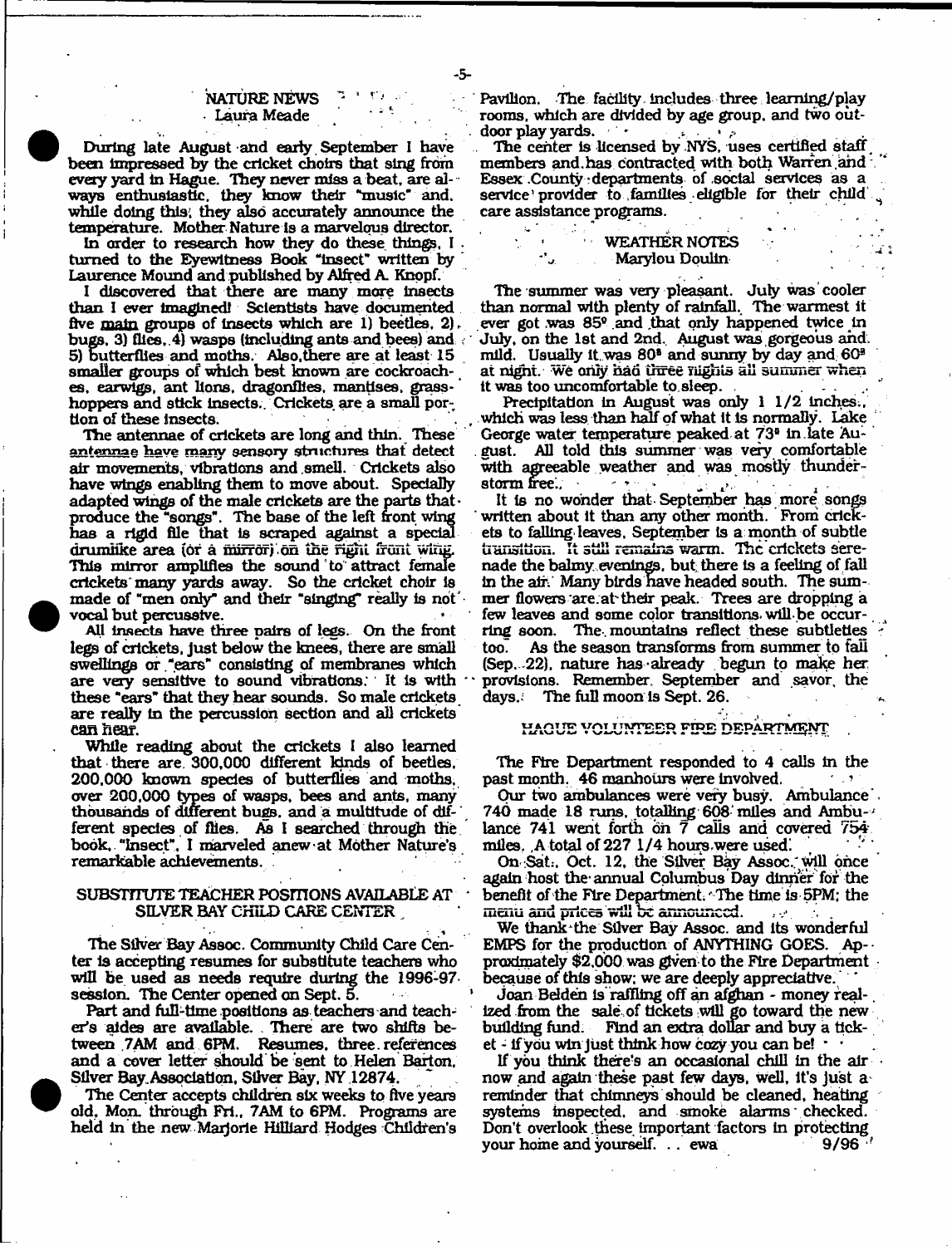#### SPECIAL PARTY FOR A SPECIAL PERSON

Jacquie Badger was the surprised honoree at the Aug. 22 meeting of the Property Owners of Silver Bay. Jacquie had prepared refreshments, as she has done for years, but at the conclusion of the business meeting, she was called forward to a seat of honor. Paying tribute and giving remembrances were Ethel Andrus, long time friend; Jerry Crammond from the Silver Bay Association; Gale Halm for the SBA Emps Fellowship; and Cathie Burdick, for the Property Owners Association.

Jacquie and Howard Badger have been summer residents of Silver Bay for many years, and have given generously of their time In recent decades as volunteers at the Association. Jacquie Is known for her work at the Silver Bay Assoc. Store, dishing up ice cream. The Badgers devote themselves to the projects they aire involved in and give "above and beyond the call of duty."

A large chocolate-frosted cake was shared by the fifty-\*- people who attended and wished .Jacquie a happy ninetieth birthday in song.

Also on the agenda were an update on the hospital given by Blackle Parlln and a program, on the Adirondack Museum at Blue Mountain. .. cab

### ADOPT A HIGHWAY CREW DOES IT AGAIN .

Members of the Property Owners of Silver Bay completed their third highway clean-up of 1996 on Aug. 28. Workers were: Carol Babinsky, Cathie Burdick. Jack and Jean Dreyer, Tom and Patti Griffith, Shirley HaHlday. Paula Hartz, Harold and Camilla Smith, V

The final pickup in October will complete the twoyear commitment to the project. The Property Owners at their meeting voted to continue this service to our community Into the future.. . cab

### TEAM IN TRAINING

Nancy Van Wle, an employee of Silver Bay Assoc., along with Michael Coon Is a Team In Training for the Washington. DC. Marine Corps Marathon on Oct. 27, 1996. Nancy will be running the marathon in honor of Michael, who was diagnosed with ALL (Acute Lymphocytic Leukemia) in Oct. 1990. When he was diagnosed he had less than a 50/50 chance of survival. Michael Is a tough fighter. In Jan; 1995 he reached five years of being In remission and was deemed cured!. Today at age 8 he plays Little League, rides horses, swims, reads and picks on his little sister - what every little boy likes to do - and Michael can.

Michael Is now on a crusade to help other children "have the chance that (he), has...to be alive". Michael Is a part of the Leukemia .Society's Team in Training Program. Through this program, a marathon runner and Leukemia patient team up to raise money for Leukemia research. During 6 months of training, they have a minimum goal of \$100 per mile or \$2600. Michael and Nancy decided to train and run for all- of those people who lost their lives **Jo** Leukemia and other blood related diseases. One mile pf the marathon will be run in silent prayer for all of those who lost their lives - **the Slient Running.** Their names will be listed on a banner which will fly in D.C. the day'of the marathon. If you have someone in whose honor you

would like Nancy to run. please let her know, even if you cannot make a contribution at this time.

• For Information on this team effort, of which you can be a part, contact Nancy Van Wie, c/o Silver Bay Assoc., Silver Bay, NY 12874 or telephone 543-8833.

### - PETER NEAL MEMORIAL. SCHOLARSHIP '

The Peter Neal Memorial Scholarship was awarded during the Employees' Banquet at the Silver Bay Association on Aug. 19, 1996, to Laura C. Brown and . Sarah W. Onion.

The, award la presented annually to employees of the Silver Bay Assoc, based on financial requirements for education and high standards of work performance.

Laura C. Brown attends California State Univ. and Sarah W. Onion attends Kenyon College In Ohio.

The award was established in 1992 by family and friends as a memorial to Peter-Neal, son of Mr. & Mrs. James Neal, Sabbath Day Point. Peter was an , "Emp." at Sliver Bay during the summers of 1983, 84 and 85. He died of cancer in April 1992.

### HANCOCK HOUSE TO HOST PHOTOS EXHIBIT

Chestertown. photographer, Jason Howard, will be featured . in the upstairs gallery at the Hancock House during October. There will be a variety of photos, mounted or matted, to feature various themes related to life in the Adirondacks.' Some of these will be action oriented. Most wifi be available for sale.

The Hancock Museum, operated by the Ticonderoga Historical Society, is open Wednesdays through Saturdays from 10AM to  $4PM$ .

The art show featuring Bea Frasier, Joan Pulling and Alison Silvestri was held in the upstairs gallery during August. The artists are being asked to allow their oil and water colors to remain on display during Sept

### BALLOON FESTIVAL & TASTE OF. THE NORTH COUN-TRY

The annual hot air balloon festival will be held in Glens Falls from Thurs. - Sun, Sep. 19-22. On Thursday at 5PM balloons will go up at Crandall Park (weather permitting). On Friday at 5PM they will rise from ACC and on Sat. and Sun. at 6:30AM and 5PM from the Glens Falls Airport, all weather permitting, of course. It is a magnificent sight to behold. Former Hague resident Walt GrishKot ib the general director of the festival and he really knows how to put on a good show..

A great variety of area restaurants will be participating in the Fourth Annual Taste of the North Country festival. The festival is scheduled for Sunday, Sept. 22, from 11AM -4PM at City Park in downtown Glens Falls. All proceeds benefit the community service projects of the Kiwanis Club of Glens Falls.

In addition to the 95 different dishes that can be sampled, festival goers can also enjoy the live music of The Galloway Gaelic Pipes and Drums, Local Heroes and J.R. Moon. For the hida, Airborne Jugglers, Cranberry the Clown and Chad Currin will provide shows and one on one entertainment throughout the day. Culinary demonstrations will be provided by local American Culinary Federation: chefs. Local not for profit organizations will also provide family and kids' activities. For further info, about Taste of the North Country, call Rick Fuller, chairperson, at 745-7076.

*Overweight is something that juetsort of snacks up on you.. . 9 /96*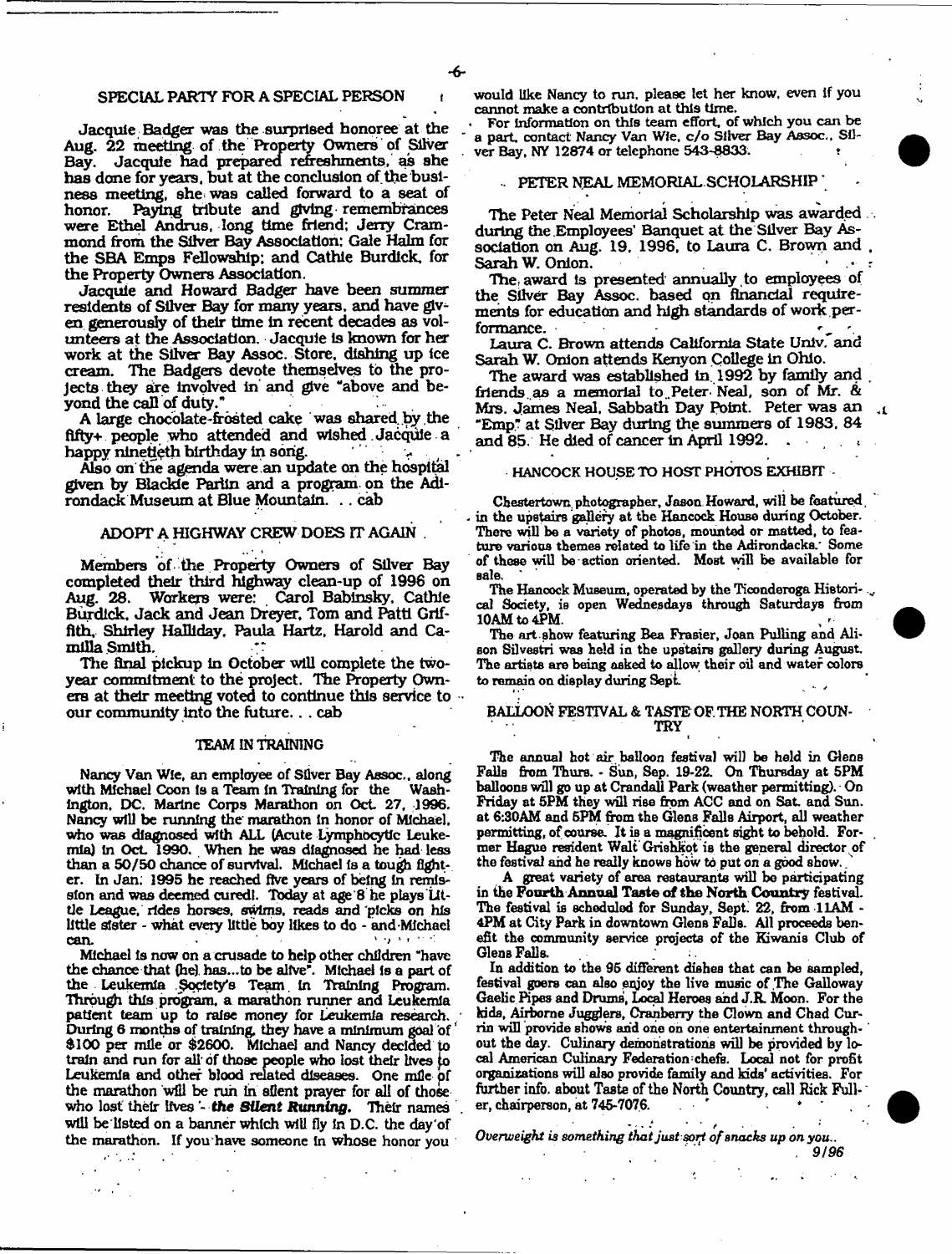$-7-$ 

BORN: A boy, Matthew A. Jr. to Matt and Marion Cartwright, Nov. 17, 1995 in Scranton, PA. Grandparents are Adelaide and Alton Cartwright, Friends Point, Hague.

 $\alpha$ 

BORN: A girl, Hallelujah Anne (Halle), to Scott and  $\cdot$ Jennifer Turner, on July 12 in El Segundo, CA. . Maternal grandparents are Blackie and Joan Parlin, Silver Bay and Livingston, NJ.

BORN: A girl, Sydni Jean, to Scott and Amy (McKee) Merrill in Utica on July 19. Grandparents are Jean and Jim McKee, Tioonderoga, formerly of Hague.

BORN: A boy, Jacob Edward to David and Anne (Crabbs) Bear in Charlottesville, VA on July 24. Grandparents are Ed and Mary Crabbs, Fredericksburg, VA and Hague, NY and great grandmother is Bertha Crabbs, Hague.

BORN: A boy, Tyler James, to Bob' and Kerry Matte, Adams, MA on August 22, 1996. Grandparents are Janet & Ernie Waters of Adams, MA and proud greatgrandparents are Barb and Tink Snow, Hague.

BORN: A girl, Christina Marie, to Nancy (Firth) and Brendon Connally on Aug. 31,1996 in MA. Christina is the granddaughter of Arthur Wyatt Firth and great granddaughter of Pauline Allison, Sabbath Day Point.

BORN: A boy, Nicholas Micah, to Julie (Hayes) and George Cox, Hague, on Sep. 2,1996 in Glens Falls. Maternal grandparents are Denise Lesondak, CA, and John Hayes, Ticonderoga. Paternal grandparents are Dorothy Davis, Warrensburg, formerly of Hague and James Cox.

MARRIED: Wendy Heritage, daughter of Mr & Mrs. Jim McGuire: Hague, to Jim Beeman. Crown Point, in Crown Point on August 17,1996.

MARRIED: Robert J. Dunsmore, son of Bertha Dunsmore. Graphite, and Frances Frasier, daughter of the late Mr & Mrs. Robert Frasier, on August 24 at the Valley View Chapel, Ticonderoga.

MARRIED: Jennifer Hopkins, Rockville Centre, L.I., daughter of Art and Barbara Andrea, Friends Point, Hague to Douglas Olcott, Rockville Centre, on August 31 at Church of the Blessed Sacrament, Hague. Reception followed at the Northern Lake George Yacht Club.

DIED: Kirana L. 81ack, 92, formerly of Hague, in Albany on Aug. 3, 1996. She & her husband purchased property in Hague in 1923, known as Slacks Bay and developed he area from Forest Bay to Rogers Rock Campsite. Survivors include twin daughters Patricia Fowler and Joan Grice, Albany, 10 grandchildren and 12 great grandchildren.

DIED: Harriet R. Wotton, 92, on August SO, 1996 in Burlington Health and Rehab Center, VT. She was a summer resident of Forest Bay for many years. She is survived by her son, Robert D., a brother, Clifton Rainey, four granddaughters and three great grandchildren.

DIED: Frank J. Barry, Split Rock Rd, Hague, NY and Suffem, NY. on Aug. 29 in Suffem. Surviving are his wife, Kathryn, a daughter, Julia and son, Frank.

RICHARD FRASIER, son of Clifton Frasier, Graphite, was elected to the board of directors of the Council of Community Services of New York State, a charitable nonprofit human service planning, technical assistance and member services agency. Frasier is a Certified Public Accountant with TM. Byxbee Company, CPA, DNY, P..C. in Albany.

The Hague American Legion Post honored JACK. GARNEY at its manic on Labor Day as one of the charter members of the Post. BERNARD CLIFTON was honored at the spring picnic. The Post is celebrating its 50th year in 1996.

Tioonderoga Central District opened its doors to students on Sep. 5. The Elementary School enrolled 504 students, an increase of 7 over last year; Middle School, 260, an increase of 13; and High School, 338, a decrease of 15, making the total enrollment 1,102, an increase of 5 over last year's enrollment.

### PLANETARIUM SCHEDULE

The Ticonderoga High School Planetarium -will present the "Fall Stargazer's Show\* on Thurs. Sept. 26, 1996 at 7:30PM. The planetarium is located in the High School on Lake George Ave. PLEASE NOTE THAT THIS DATE IS A CHANGE FROM THE DATE ON THE SCHOOL DISTRICT CALENDAR.

The "Fall Stargazer's Show\* will provide visitors to the planetarium an opportunity to learn how to identify stars, constellations, and the location of planets visible from our area during the autumn months.

There is a \$1.00 donation requested for the show which is open to the public. Any groups who desire a presentation should contact Mr. David Rutkowski.

### GLENS FALLS SYMPHONY TO OPEN SEASON

"A Cat and His Music\* is the theme for the opening concert of the Glens Falls Symphony on October 20 at the Glens Falls High School at 3 PM.

The concert will feature music of Bizet, Brahms, Grieg, Kabalevsky, Strauss and more. The program is a worthy departure from past programming. It will be, essentially, a program of the best in music more often associated with "pops" concerts. Guest of honor will be our favorite feline, Garfield.fi

*A rabid raccoon was shot and kilted recently by Lonnie Swinton, animal control officer, near TYout House Village***.** *Q/96*